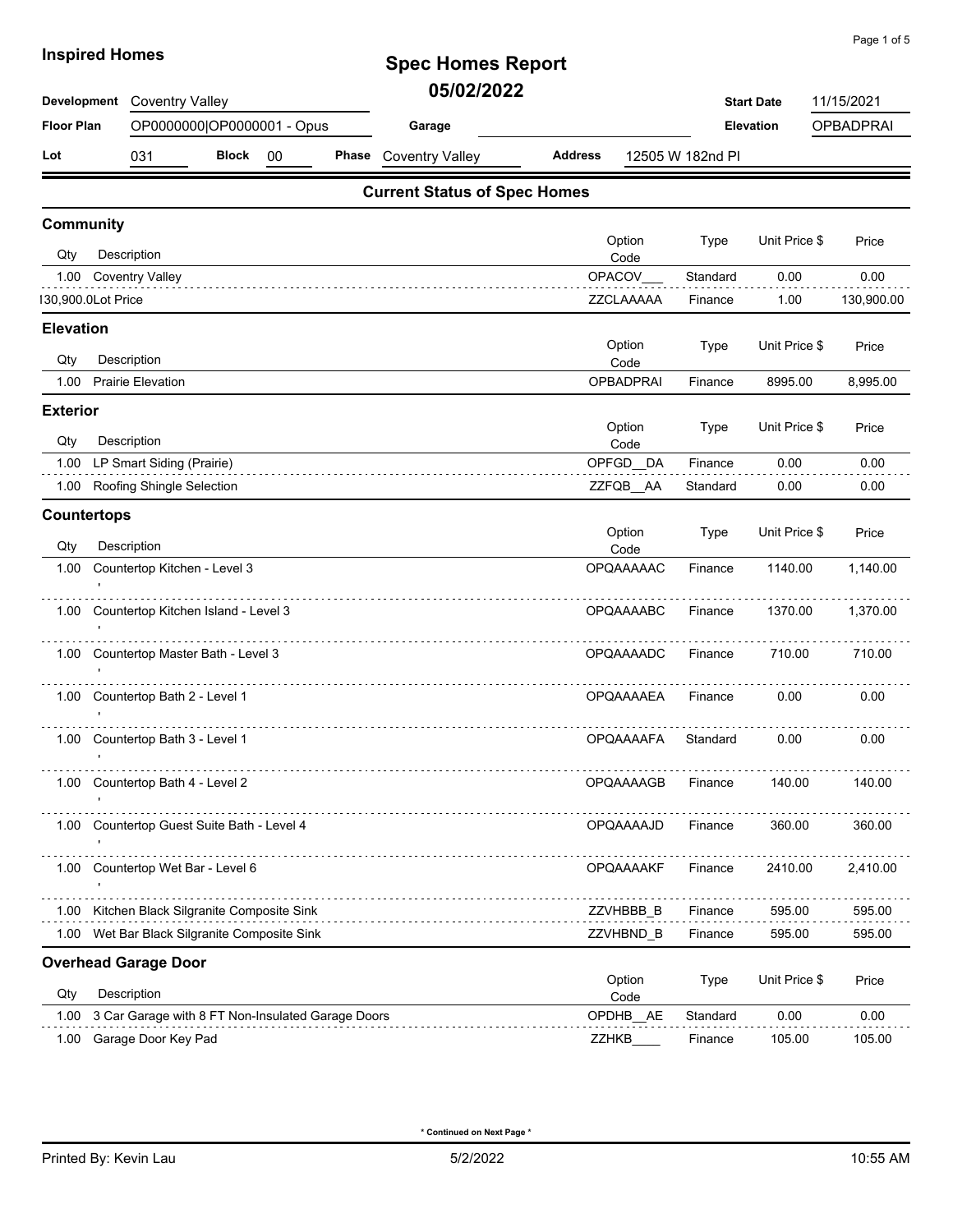### **Spec Homes Report 05/02/2022**

| Development       | <b>Coventry Valley</b>                                        |              |    |        | UJIVAILULL                                                           |                  |           |                  | <b>Start Date</b> | 11/15/2021 |  |
|-------------------|---------------------------------------------------------------|--------------|----|--------|----------------------------------------------------------------------|------------------|-----------|------------------|-------------------|------------|--|
| <b>Floor Plan</b> | OP0000000 OP0000001 - Opus                                    |              |    | Garage |                                                                      |                  | Elevation |                  | <b>OPBADPRAI</b>  |            |  |
| Lot               | 031                                                           | <b>Block</b> | 00 | Phase  | <b>Coventry Valley</b>                                               | <b>Address</b>   |           | 12505 W 182nd Pl |                   |            |  |
|                   | <b>Outdoor And Landscapes</b>                                 |              |    |        |                                                                      |                  |           |                  |                   |            |  |
| Qty               | Description                                                   |              |    |        |                                                                      | Option<br>Code   |           | Type             | Unit Price \$     | Price      |  |
| 1.00              | Irrigation with Landscape Zone                                |              |    |        |                                                                      | OPLDB BA         |           | Standard         | 0.00              | 0.00       |  |
|                   | misters to landscaping beds                                   |              |    |        | Add optional irrigation system. Includes timer located in Garage and |                  |           |                  |                   |            |  |
| 1.00              | Landscaping Upgrade                                           |              |    |        |                                                                      | ZZLFB B          |           | Finance          | 3795.00           | 3,795.00   |  |
| <b>Structural</b> |                                                               |              |    |        |                                                                      |                  |           |                  |                   |            |  |
| Qty               | Description                                                   |              |    |        |                                                                      | Option<br>Code   |           | <b>Type</b>      | Unit Price \$     | Price      |  |
| 1.00              | <b>OPT Guest Suite</b>                                        |              |    |        |                                                                      | <b>OPDCD</b>     |           | Finance          | 3595.00           | 3,595.00   |  |
| 1.00              | Tray Ceiling (Master Bedroom)                                 |              |    |        |                                                                      | OPDDBBQ          |           | 1195.00          | 1,195.00          |            |  |
| 1.00              | Add Door to Laundry Room from Master Closet                   |              |    |        |                                                                      | OPDDEBK          |           | Finance          | 595.00            | 595.00     |  |
| 1.00              | Finished Basement with Bedroom 5 and Bath 4                   |              |    |        |                                                                      | OPDDG B          |           | Finance          | 44995.00          | 44,995.00  |  |
| 1.00              | 10 FT First Floor                                             |              |    |        |                                                                      | OPDHA AB         |           | Finance          | 0.00              | 0.00       |  |
| 1.00              | Add Large Rear Patio Per Plan                                 |              |    |        |                                                                      | OPDKI AB         |           | Standard         | 0.00              | 0.00       |  |
| 1.00              | Deck Per Plan<br>Tan Composite with Black Rails               |              |    |        |                                                                      | OPDKK AA         |           | Finance          | 9495.00           | 9,495.00   |  |
| 1.00              | Deck Stairs (Daylight ONLY)<br>Tan Composite with Black Rails |              |    |        |                                                                      | OPDKK CA         |           | Finance          | 3495.00           | 3,495.00   |  |
| 1.00              | Add Cover to Deck-Patio                                       |              |    |        |                                                                      | OPDKQ_AA         |           | Standard         | 0.00              | 0.00       |  |
| 1.00              | Garage Service Door Option                                    |              |    |        |                                                                      | ZZDDB            |           | Finance          | 1395.00           | 1,395.00   |  |
|                   | Add service door in garage. Includes S210 door.               |              |    |        |                                                                      |                  |           |                  |                   |            |  |
| 1.00              | Daylight                                                      |              |    |        |                                                                      | ZZDKB_FB         |           | Finance          | 5995.00           | 5,995.00   |  |
| <b>Electrical</b> |                                                               |              |    |        |                                                                      |                  |           |                  |                   |            |  |
| Qty               | Description                                                   |              |    |        |                                                                      | Option<br>Code   |           | Type             | Unit Price \$     | Price      |  |
| 1.00              | <b>Custom Lighting Package</b>                                |              |    |        |                                                                      | <b>ZZXBAAAAK</b> |           | Finance          | 1.00              | 1.00       |  |
| 1.00              | Opt Exterior Fan w Light Kit - 23073                          |              |    |        |                                                                      | ZZXBAAADL        |           | Finance          | 495.00            | 495.00     |  |
|                   | 1.00 Under Cabinet LED Package w Cabinet Light Rail [Level 1] |              |    |        |                                                                      | ZZXBAAAEE        |           | Finance          | 895.00            | 895.00     |  |
|                   |                                                               |              |    |        |                                                                      |                  |           |                  |                   |            |  |

1.00 TV Mantel Chase Package **Network 1.00 TV Mantel Chase Package 205.00** 205.00 205.00

Includes chase and outlet.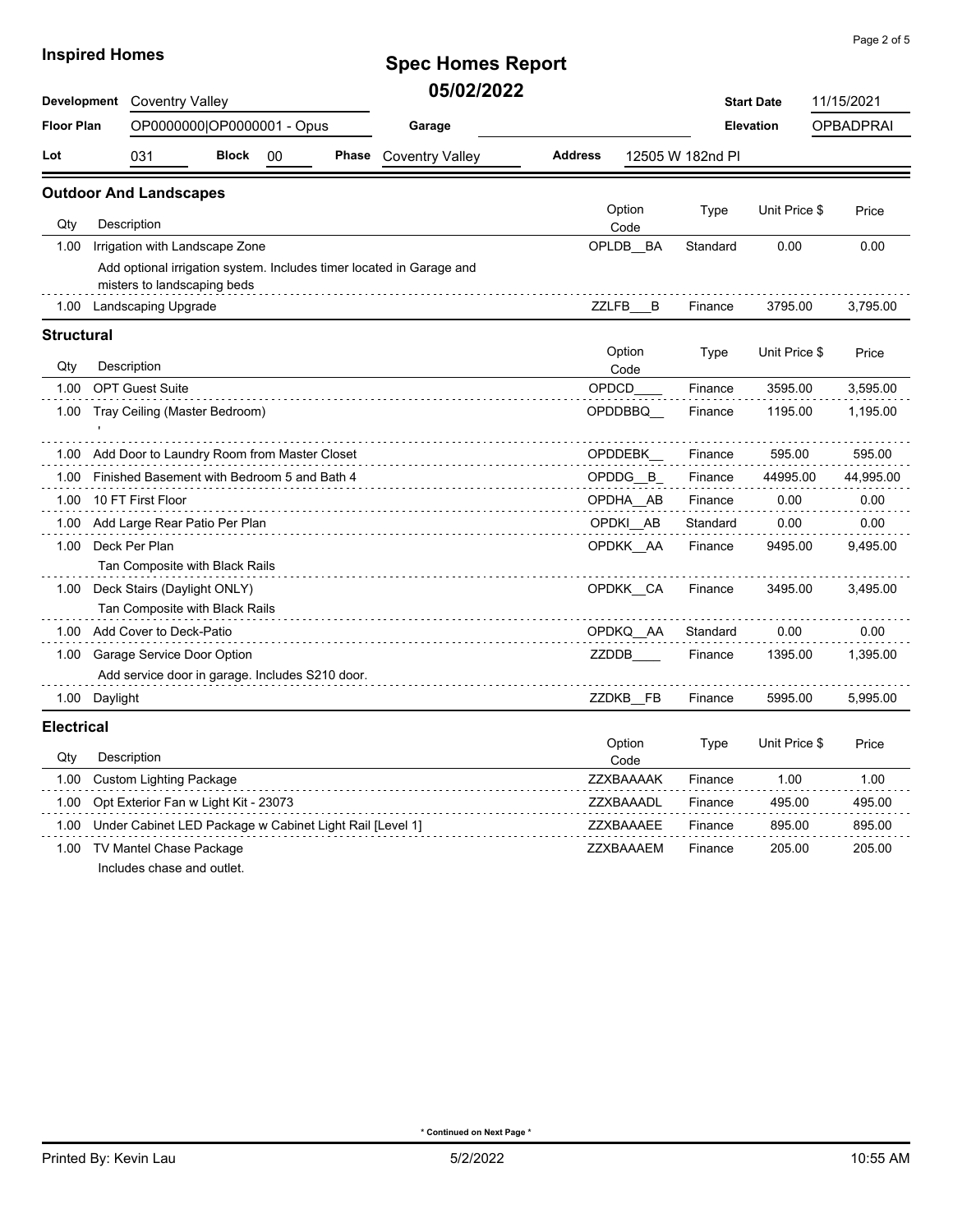# **Spec Homes Report 05/02/2022**

| Development       |                                                                                                                                                                                               | <b>Coventry Valley</b>     |  |  |                                                                                                                                                                                                        |                  |                  |                  | <b>Start Date</b> | 11/15/2021       |  |
|-------------------|-----------------------------------------------------------------------------------------------------------------------------------------------------------------------------------------------|----------------------------|--|--|--------------------------------------------------------------------------------------------------------------------------------------------------------------------------------------------------------|------------------|------------------|------------------|-------------------|------------------|--|
| <b>Floor Plan</b> |                                                                                                                                                                                               | OP0000000 OP0000001 - Opus |  |  | Garage                                                                                                                                                                                                 |                  |                  |                  | <b>Elevation</b>  | <b>OPBADPRAI</b> |  |
| Lot               | 031<br><b>Block</b><br>00<br>Phase                                                                                                                                                            |                            |  |  | <b>Coventry Valley</b>                                                                                                                                                                                 | <b>Address</b>   |                  | 12505 W 182nd PI |                   |                  |  |
|                   | <b>Interior Millwork &amp; Finishes</b>                                                                                                                                                       |                            |  |  |                                                                                                                                                                                                        |                  |                  |                  |                   |                  |  |
| Qty               | Description                                                                                                                                                                                   |                            |  |  |                                                                                                                                                                                                        |                  | Option<br>Code   |                  | Unit Price \$     | Price            |  |
| 1.00              | Kitchen Backsplash - Level 3                                                                                                                                                                  |                            |  |  |                                                                                                                                                                                                        |                  | OPNBBBB_C        | Finance          | 1595.00           | 1,595.00         |  |
| 1.00              | Open Rail with Iron Spindles                                                                                                                                                                  |                            |  |  |                                                                                                                                                                                                        |                  | OPNEAEEAA        | Standard         | 0.00              | 0.00             |  |
| 1.00              | Trim Package (Level 3)                                                                                                                                                                        |                            |  |  |                                                                                                                                                                                                        |                  | OPNFL AC         | Finance          | 495.00            | 495.00           |  |
|                   | floor                                                                                                                                                                                         |                            |  |  | Level 3 Trim Upgrade: Choice of Designer of Craftsman 3.25 inch<br>Casing, 5.25 inch Base, and Window Cap. Pine. Includes all doors,<br>baseboards, window jamb extensions and cased openings on first |                  |                  |                  |                   |                  |  |
| 1.00              | Interior Door [Level 2]                                                                                                                                                                       |                            |  |  |                                                                                                                                                                                                        |                  | OPNFL HB         | Finance          | 495.00            | 495.00           |  |
| 1.00              | Paint Package                                                                                                                                                                                 |                            |  |  |                                                                                                                                                                                                        |                  | OPNFQ AC         | Standard         | 0.00              | 0.00             |  |
|                   | entire house                                                                                                                                                                                  |                            |  |  | Includes ceiling, 1 trim color (semi-gloss), and 1 wall (flat) color for                                                                                                                               |                  |                  |                  |                   |                  |  |
| 1.00              | Level 2 Tile Fireplace Surround                                                                                                                                                               |                            |  |  |                                                                                                                                                                                                        |                  | OPNIABEAE        | Finance          | 245.00            | 245.00           |  |
| 2.00              | Boot Bench w/ Stained Seat                                                                                                                                                                    |                            |  |  |                                                                                                                                                                                                        |                  | ZZDDEBHBD        | Finance          | 1195.00           | 2,390.00         |  |
|                   | L-Shaped Boot Bench in OE - No Closet                                                                                                                                                         |                            |  |  |                                                                                                                                                                                                        |                  |                  |                  |                   |                  |  |
| 1.00              | Wainscoting Detail - Per Room                                                                                                                                                                 |                            |  |  |                                                                                                                                                                                                        |                  | ZZNFLAAAA        | Finance          | 1495.00           | 1,495.00         |  |
| <b>Cabinets</b>   |                                                                                                                                                                                               |                            |  |  |                                                                                                                                                                                                        |                  |                  |                  |                   |                  |  |
| Qty               | Description                                                                                                                                                                                   |                            |  |  |                                                                                                                                                                                                        |                  | Option<br>Code   | Type             | Unit Price \$     | Price            |  |
| 1.00              | Full Wet Bar                                                                                                                                                                                  |                            |  |  |                                                                                                                                                                                                        |                  | OPDJTNNAD        | Finance          | 12595.00          | 12,595.00        |  |
|                   | Includes cabinets with floating shelves, raised bar, group 1<br>countertops, tile backsplash, glass doors, glass interior shelves,<br>flooring, and 2 pendant lights. APPLIANCES NOT INCLUDED |                            |  |  | undercabinet lighting, interior cabinet lighting, undermount sink, tile                                                                                                                                |                  |                  |                  |                   |                  |  |
| 1.00              | Upgraded Cabinets Kitchen [Level 3] (Deluxe Wood Hood)                                                                                                                                        |                            |  |  |                                                                                                                                                                                                        |                  | OPPDBBBCA        | Finance          | 5995.00           | 5,995.00         |  |
|                   | 36" gas cooktop, and built-in appliances                                                                                                                                                      |                            |  |  | Includes full extension soft close drawers, trashcan pull-out, drop in                                                                                                                                 |                  |                  |                  |                   |                  |  |
|                   | Cabinets above Washer-Dryer                                                                                                                                                                   |                            |  |  |                                                                                                                                                                                                        |                  | <b>ОРРОВВКНА</b> | <b>Finance</b>   | 1095.00           | 1,095.00         |  |
| 1.00              | Opt Framed Mirror (Master Bathroom)                                                                                                                                                           |                            |  |  |                                                                                                                                                                                                        |                  | <b>OPPDBBKHI</b> | Finance          | 395.00            | 395.00           |  |
| 1.00              | Opt Framed Mirror (Bath 3)                                                                                                                                                                    |                            |  |  |                                                                                                                                                                                                        | <b>OPPDBBKHK</b> |                  | Finance          | 175.00            | 175.00           |  |
| 1.00              | Opt Framed Mirror (Bath 2)                                                                                                                                                                    |                            |  |  | OPPDBBKHL                                                                                                                                                                                              |                  | Finance          | 215.00           | 215.00            |                  |  |
| 1.00              | Framed Mirror (Opt Bath 4)                                                                                                                                                                    |                            |  |  | <b>OPPDBBKHN</b>                                                                                                                                                                                       |                  | Finance          | 175.00           | 175.00            |                  |  |
| 1.00              | Opt Framed Mirror (Opt Guest Suite)                                                                                                                                                           |                            |  |  |                                                                                                                                                                                                        |                  | OPPDBBKHO        | Finance          | 175.00            | 175.00           |  |
| 1.00              | Master Bathroom Cabinet                                                                                                                                                                       |                            |  |  |                                                                                                                                                                                                        |                  | OPPEAAAAA        | Standard         | 0.00              | 0.00             |  |
| 1.00              | Bath 2 Cabinet                                                                                                                                                                                |                            |  |  |                                                                                                                                                                                                        |                  | OPPEAAAAC        | Standard         | 0.00              | 0.00             |  |
| 1.00              | Bath 3 Cabinet                                                                                                                                                                                |                            |  |  |                                                                                                                                                                                                        |                  | OPPEAAAAD        | Standard         | 0.00              | 0.00             |  |
| 1.00              | Bath 4 Cabinet                                                                                                                                                                                |                            |  |  |                                                                                                                                                                                                        |                  | OPPEAAAAE        | Finance          | 0.00              | 0.00             |  |
| 1.00              | <b>Guest Suite Cabinet</b>                                                                                                                                                                    |                            |  |  |                                                                                                                                                                                                        |                  | OPPEAAAAH        | Finance          | 0.00              | 0.00             |  |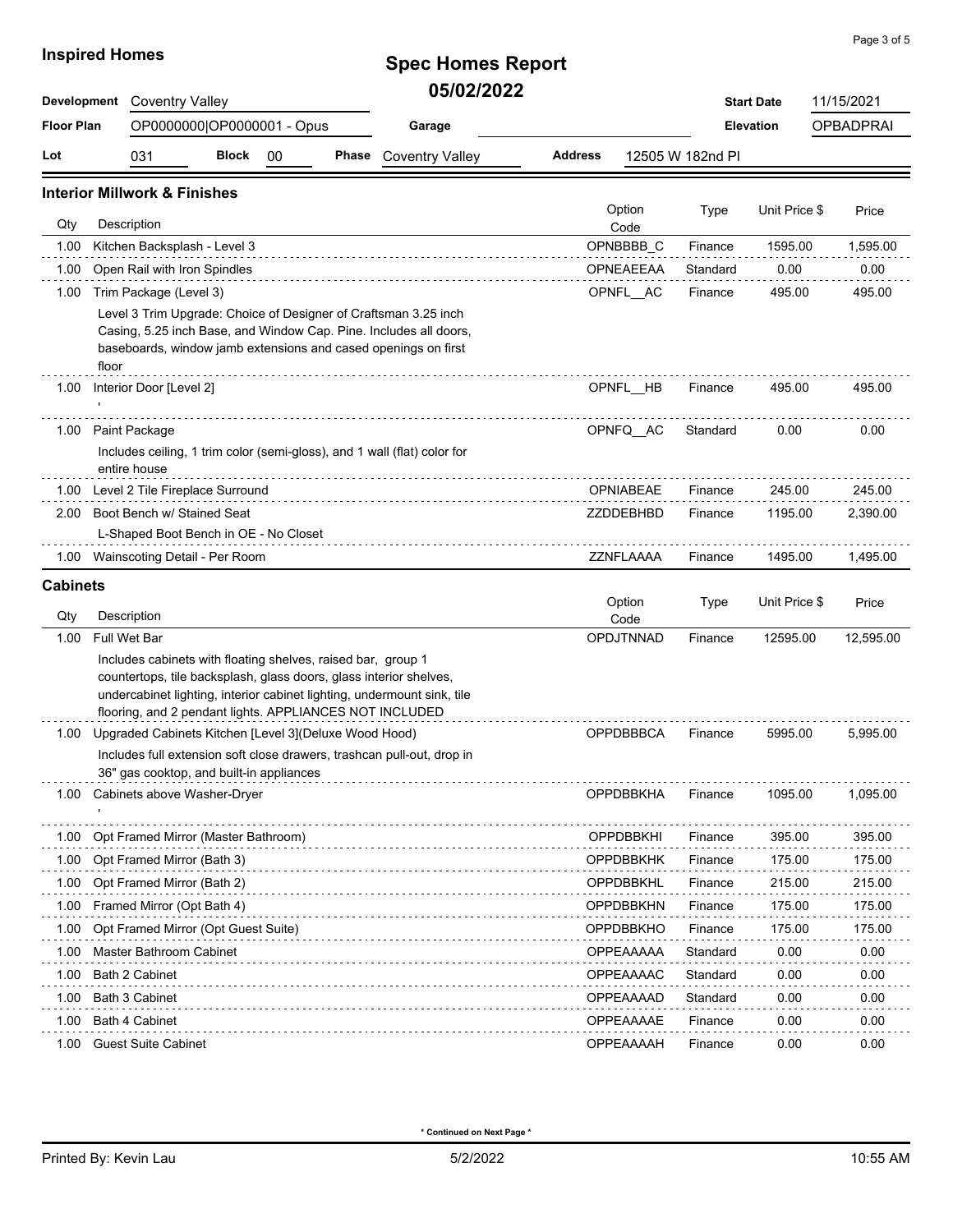# **Spec Homes Report 05/02/2022**

| Development       | <b>Coventry Valley</b>                                                                   |                            |    |       | VVI V <i>li l</i> v <i>ll</i>                                      |                  |                          | <b>Start Date</b> | 11/15/2021       |                  |
|-------------------|------------------------------------------------------------------------------------------|----------------------------|----|-------|--------------------------------------------------------------------|------------------|--------------------------|-------------------|------------------|------------------|
| <b>Floor Plan</b> |                                                                                          | OP0000000 OP0000001 - Opus |    |       | Garage                                                             |                  |                          |                   | <b>Elevation</b> | <b>OPBADPRAI</b> |
| Lot               | 031                                                                                      | <b>Block</b>               | 00 | Phase | <b>Coventry Valley</b>                                             | <b>Address</b>   |                          | 12505 W 182nd PI  |                  |                  |
|                   | <b>Windows and Doors</b>                                                                 |                            |    |       |                                                                    |                  |                          |                   |                  |                  |
| Qty               | Description                                                                              |                            |    |       |                                                                    |                  | Option<br>Code           | Type              | Unit Price \$    | Price            |
| 1.00              | 8 FT Front Door [Level 4]                                                                |                            |    |       |                                                                    |                  | OPRDDAAAD                | Finance           | 1395.00          | 1,395.00         |
| <b>Flooring</b>   |                                                                                          |                            |    |       |                                                                    |                  |                          |                   |                  |                  |
| Qty               | Description                                                                              |                            |    |       |                                                                    |                  | Option                   | Type              | Unit Price \$    | Price            |
| 1.00              | Upgrade Carpet Pad (Whole House)<br>Includes 8lb 7-16 pad.                               |                            |    |       |                                                                    |                  | Code<br><b>OPUBBAAAA</b> | Finance           | 695.00           | 695.00           |
| 1.00              | Upgraded 4" White Oak #1 Site Finished Living Areas (Level 7)                            |                            |    |       |                                                                    |                  | OPUBBBAAJ                | Finance           | 5440.00          | 5,440.00         |
| 1.00              | Laundry (Tile Level 1)                                                                   |                            |    |       |                                                                    |                  | <b>OPZKKBKTA</b>         | Finance           | 720.00           | 720.00           |
| 1.00              | Master Bedroom Closet (Carpet Level 2)                                                   |                            |    |       |                                                                    |                  | <b>OPZKKBQCF</b>         | Finance           | 110.00           | 110.00           |
| 1.00              | Master Bedroom (4" White Oak #1 Site Finished - Level 7)                                 |                            |    |       |                                                                    |                  | OPZKKBQHO                | Finance           | 3400.00          | 3,400.00         |
| 1.00              | Bedroom 2 (Carpet Level 2)                                                               |                            |    |       |                                                                    |                  | <b>OPZKKBTCC</b>         | Finance           | 180.00           | 180.00           |
| 1.00              | Bedroom 3 (Carpet Level 2)                                                               |                            |    |       |                                                                    |                  | <b>OPZKKBWCC</b>         | Finance           | 220.00           | 220.00           |
| 1.00              | Bedroom 4 (Carpet Level 2)                                                               |                            |    |       |                                                                    |                  | <b>OPZKKCBCC</b>         | Finance           | 295.00           | 295.00           |
| 1.00              | Master Bath (Tile Level 1)                                                               |                            |    |       |                                                                    |                  | <b>OPZKKCHTA</b>         | Finance           | 0.00             | 0.00             |
| 1.00              | Bath 2 (Tile Level 1)                                                                    |                            |    |       |                                                                    |                  | <b>OPZKKCKTA</b>         | Finance           | 0.00             | 0.00             |
| 1.00              | Bath 3 (Tile Level 1)                                                                    |                            |    |       |                                                                    |                  | <b>OPZKKCNTA</b>         | Finance           | 0.00             | 0.00             |
| 1.00              | Flex Room (4" Oak Site Finished Level 7)                                                 |                            |    |       |                                                                    |                  | <b>OPZKKDRCK</b>         | Finance           | 1840.00          | 1,840.00         |
| 1.00              | U.L. Hall (4" Oak Site Finished - Level 7)                                               |                            |    |       |                                                                    |                  | <b>OPZKKEQVK</b>         | Finance           | 3220.00          | 3,220.00         |
| 1.00              | Stair Carpet to OPT Basement - Level 2                                                   |                            |    |       |                                                                    |                  | <b>OPZKKESBB</b>         | Finance           | 760.00           | 760.00           |
| 1.00              | Basement Rec Room (Carpet Level 2)                                                       |                            |    |       |                                                                    |                  | <b>OPZKKETCC</b>         | Finance           | 680.00           | 680.00           |
| 1.00              | Bedroom 5 (Carpet Level 2)                                                               |                            |    |       |                                                                    |                  | <b>OPZKKHTCF</b>         | Finance           | 210.00           | 210.00           |
| 1.00              | OPT Guest Suite Bedroom (4" Oak Site Finished Level 7)                                   |                            |    |       |                                                                    |                  | <b>OPZKKHVVF</b>         | Finance           | 1990.00          | 1,990.00         |
| 1.00              | OPT Guest Suite Bath (Tile Level 1)                                                      |                            |    |       |                                                                    |                  | <b>OPZKKJFTA</b>         | Finance           | 0.00             | 0.00             |
| 1.00              | Stair Carpet Level 2                                                                     |                            |    |       |                                                                    |                  | ZZZKKESAB                | Finance           | 895.00           | 895.00           |
| <b>Plumbing</b>   |                                                                                          |                            |    |       |                                                                    |                  |                          |                   |                  |                  |
| Qty               | Description                                                                              |                            |    |       |                                                                    |                  | Option<br>Code           | Type              | Unit Price \$    | Price            |
| 1.00              | Plate - Matte Black<br>One Faucet Hole                                                   |                            |    |       | Standard Whole House Plumbing Fixtures - Sleek Spring and Genta No |                  | <b>OPVBAAABG</b>         | Finance           | 1195.00          | 1,195.00         |
| 1.00              | OPT Plumbing Fixtures - Genta No Plate - Matte Black (OPT Guest Bath)<br>One Faucet Hole |                            |    |       |                                                                    | <b>OPVBAAAOG</b> |                          | Finance           | 215.00           | 215.00           |
| 1.00              | One Faucet Hole                                                                          |                            |    |       | OPT Plumbing Fixtures - Genta No Plate - Matte Black (OPT Bath 4)  |                  | OPVBAAAQG                | Finance           | 345.00           | 345.00           |
| 1.00              | Wetbar Sleek Faucet Pull Out - Matte Black                                               |                            |    |       |                                                                    |                  | ZZVBAABBD                | Finance           | 125.00           | 125.00           |
| 1.00              | Passive Radon System                                                                     |                            |    |       |                                                                    |                  | ZZVOA AA                 | Standard          | 0.00             | 0.00             |
|                   |                                                                                          |                            |    |       |                                                                    |                  |                          |                   |                  |                  |